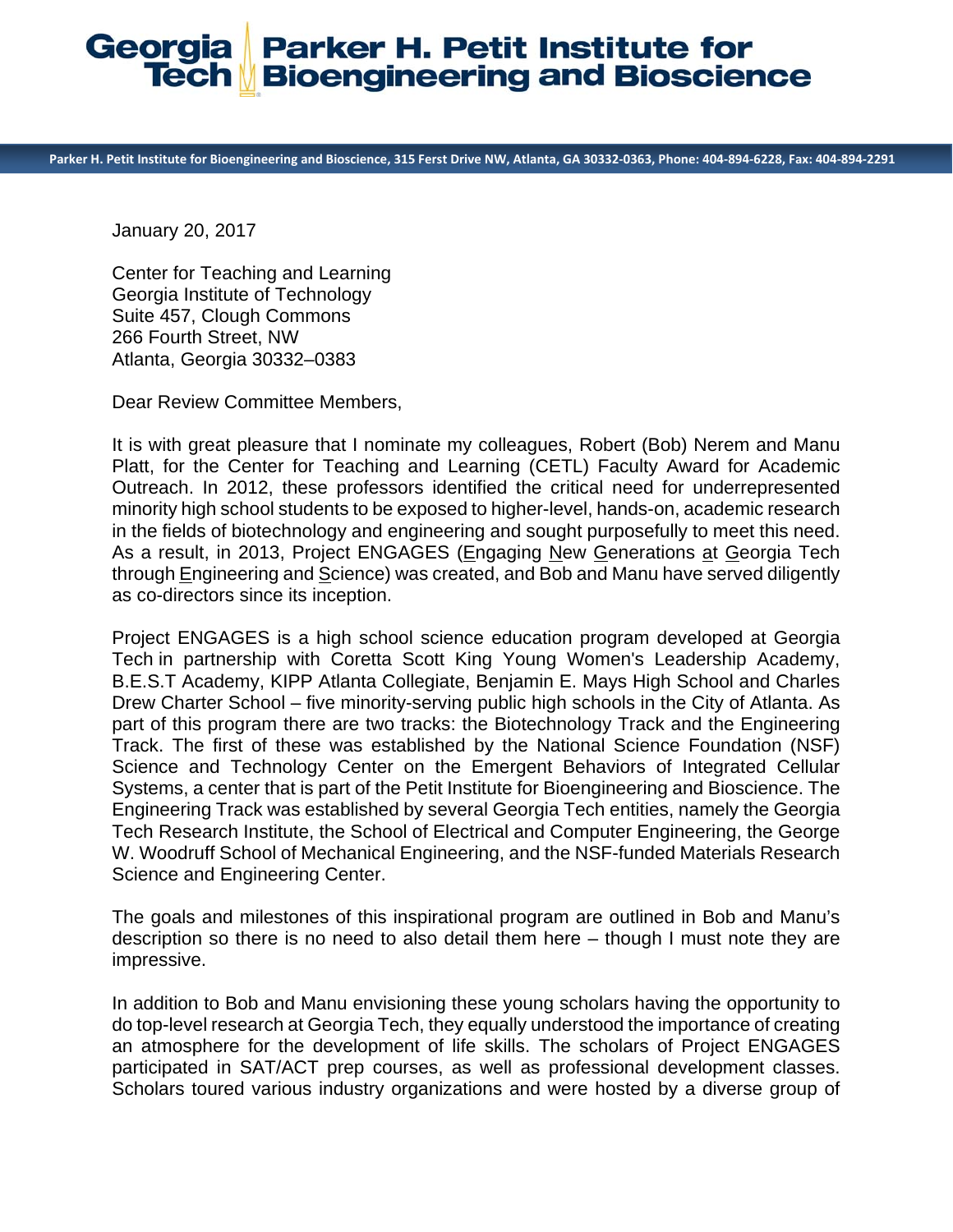companies such as Kimberly-Clark, Axion BioSystems, and C.R. Bard. These experiences have helped to unveil the vast opportunities that await them during their college years and beyond.

To have Bob and Manu commit so much time and energy, in light of their research and administrative obligations, speaks not only to their high standards as it pertains to education, but also to their character as concerned citizens for the betterment and wellbeing of today's youth. Their belief in these scholars will continue and will have a positive impact in our world and society.

Because of this dedication, I, along with others here at the Petit Institute and across the city of Atlanta, am certain that Bob and Manu are deserving of this award as their sustained outreach contributions are representative of the vision and goals set forth by Georgia Tech. It is my pleasure to nominate Bob and Manu!

Sincerely,

Hat & Suiday

Robert E. Guldberg, Ph.D. The Petit Director's Chair in Bioengineering and Bioscience Executive Director, Parker H. Petit Institute for Bioengineering and Bioscience Professor, George W. Woodruff School of Mechanical Engineering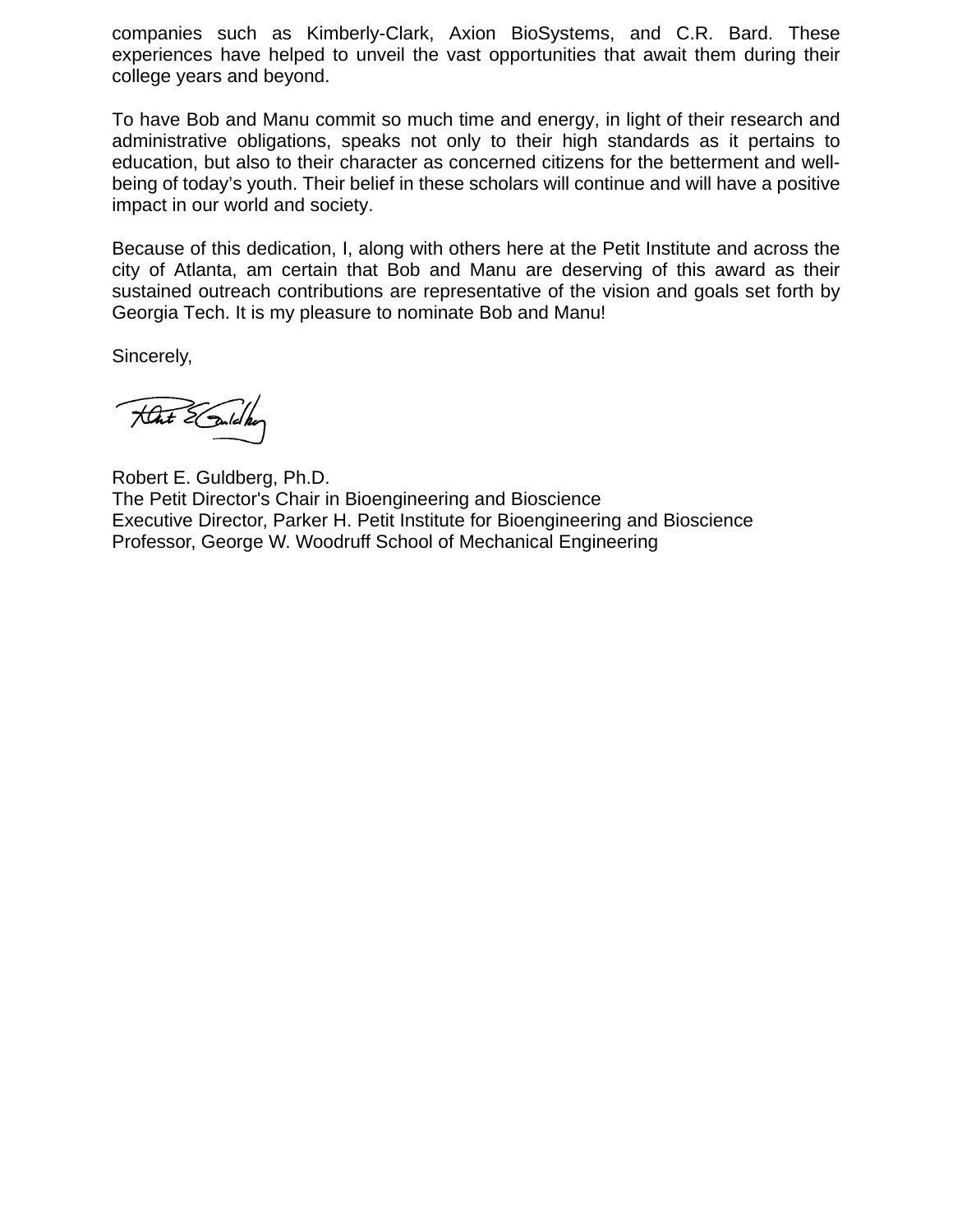# **Georgia Tech Faculty Award for Academic Outreach Nomination**

### Manu Platt and Bob Nerem

### **Table of Contents**

This nomination packet consists of:

- Letter of nomination from Petit Institute Executive Director, Bob Guldberg Pages 1-2
- Table of contents for the packet Page 3
- Description written by the candidates, Manu Platt and Bob Nerem Pages 4-5
- Support material from K-12 Principal/Administrator/Teacher/Parent/Former Students Pages 6-11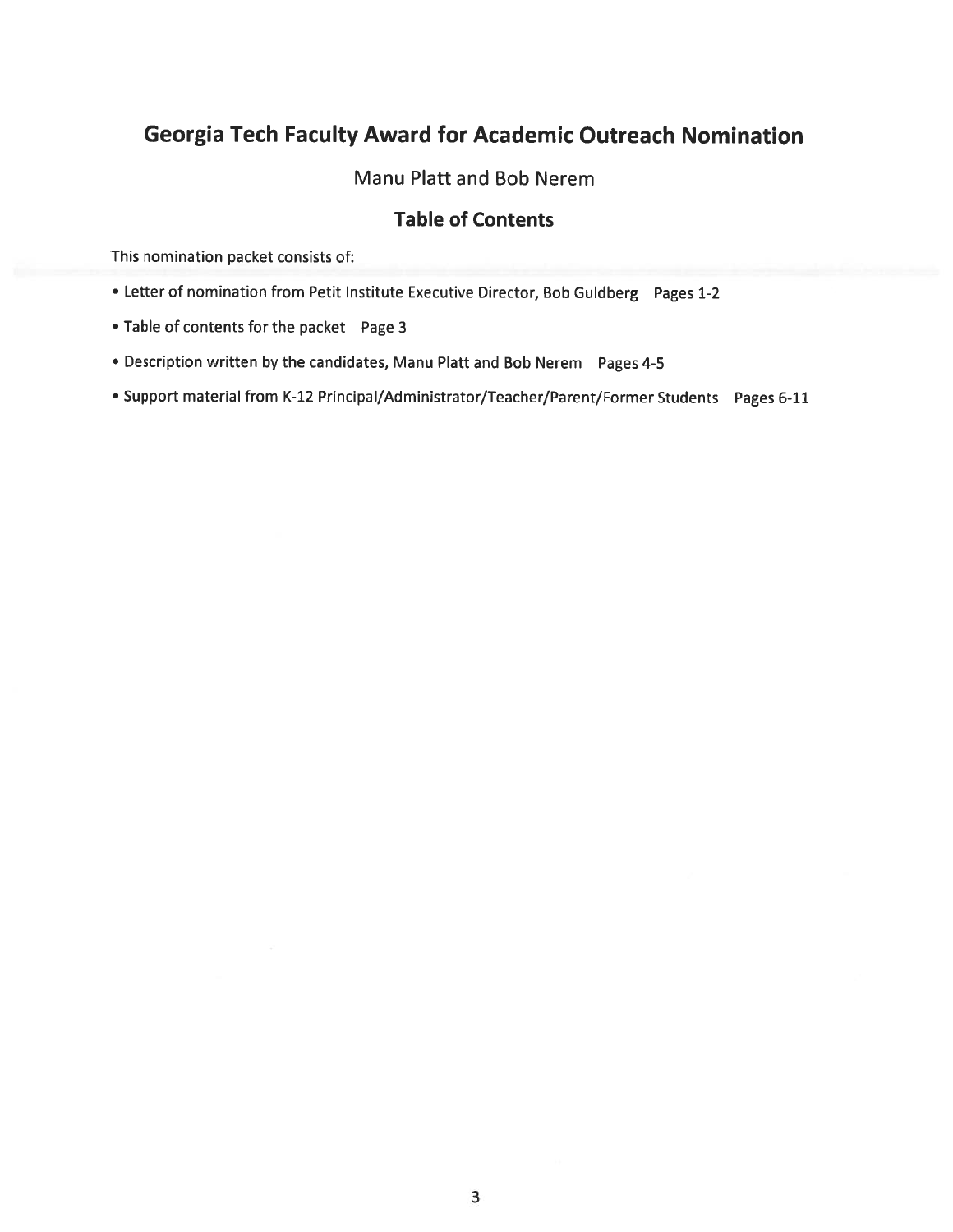

Project ENGAGES (Engaging New Generations At Georgia Tech through Engineering and Science), is a high school science education program developed at Georgia Tech by EBICS (Emergent Behavior of Integrated Cellular Systems Center) in partnership with Coretta Scott King Young Women's Leadership Academy (CSKYWLA), B.E.S.T. Academy, KIPP Atlanta Collegiate, and most recently Benjamin E. Mays High School. The overall objective of this program is to engage underrepresented minority high school students in biotechnology by first training the group in a 4-week cell biology "bootcamp" jointly taught by high school teachers and Georgia Tech /EBICS students and staff. This bootcamp includes classroom instruction and hands on lab technique training. Then the students are matched with research labs and begin their 12month research projects.

The main program goals are to:

- To inspire high school students who are underrepresented minorities to aspire to a life of wider possibilities including engineering and science
- To provide these students with the opportunity to actually do science
- Raise the awareness of students to the world of biotechnology through real-world, hands-on  $\bullet$ research projects led by top notch Georgia Tech scientists and to the career path possibilities in engineering and biology
- Provide the opportunity for these students to see people of their ethnicity being successful academically at a premier research institution, the Georgia Institute of Technology
- Provide students with perspective on how classroom academic learning relates to furthering scientific knowledge by hands-on experimentation to test hypotheses
- Improve the partner school's STEM education program through a teacher training initiative that  $\bullet$ allows teachers to also work side-by-side with a Georgia Tech faculty member in a research lab to gain skills and knowledge in new areas of science and engineering, and to develop a curriculum for use in the classroom

#### **ENGAGES Outcomes and Successes**

- 58 minority students completed at least one full year of research training
- $\bullet$ 10 students in Year 1; 24 students in Year 2; 24 students in Year 3
- The enrollment of 18 new students in the fourth cohort that began in June 2016.  $\bullet$
- In August 2016, a female student from CSKYWLA who is currently enrolled as a sophomore at  $\bullet$ Spelman College, was added to a research publication based on the work that was completed while she was an ENGAGES scholar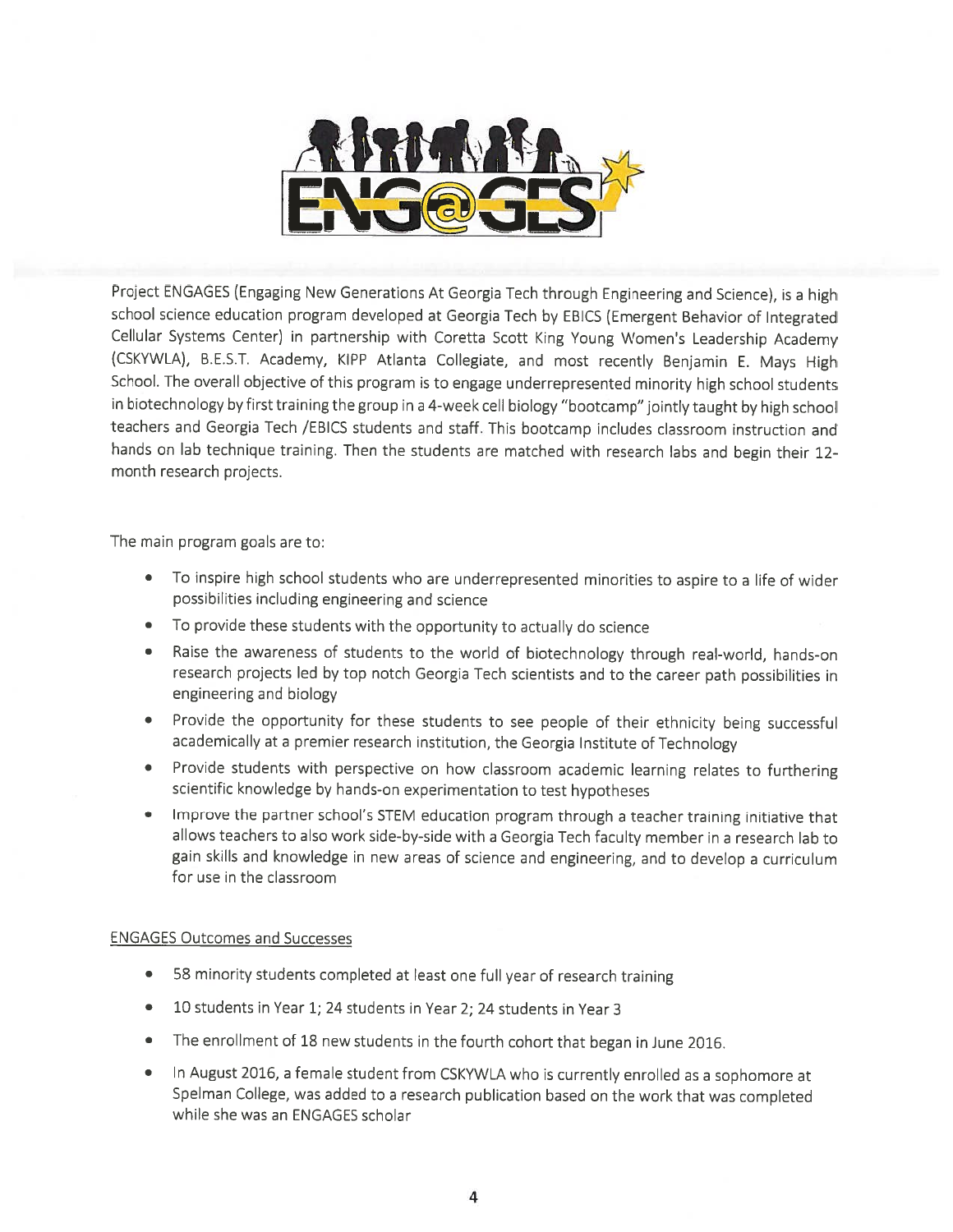- Two students were selected to compete in the Intel International Science and Engineering Fair held in Philadelphia, PA Spring 2016
- $\bullet$ 17 seniors graduated and started attending college in the fall of 2016, some of which include Georgia Tech, University of Michigan, Emory University, Spelman College, University of Pennsylvania, Wesleyan College, and Duke University
- $\bullet$ Fifteen of the ENGAGES scholars advanced to State Science Fair
- The program had two Gates Millennium Scholar recipients in 2016  $\bullet$
- $\bullet$ Seven students from the third cohort are continuing for a second year. All seven will be seniors next year and among these, one is from CSKYWLA, one is from KIPP Atlanta Collegiate and five are from the BEST Academy
- One of the students from cohort one was selected to participate in the EBICS REU Summer  $\bullet$ Research Program and co-teach the ENGAGES bootcamp at Georgia Tech in 2016
- $\bullet$  . One student from cohort one was invited to return to Georgia Tech to assist the lab and facilities manager for another summer under the financial sponsorship of the institute
- Seven seniors were selected to attend the 2015 Annual Biomedical Research Conference for  $\bullet$ Minority Students (ABRCMS) conference in Seattle Washington. They were able to network and observe professional workshops, poster sessions, oral presentations and renown keynote speakers in action
- The ENGAGES students served on multiple panels in the spring and summer 2016 where they were able to talk about their research and experience to motivate their peers at neighboring schools to also pursue a career in STEM
- The program now has an official logo in addition to the website that was recently reconstructed  $\bullet$ (www.projectengage.gatech.edu) which houses information about the program, current student participants, and an alumni page which keeps a track of the program's alumni who have entered college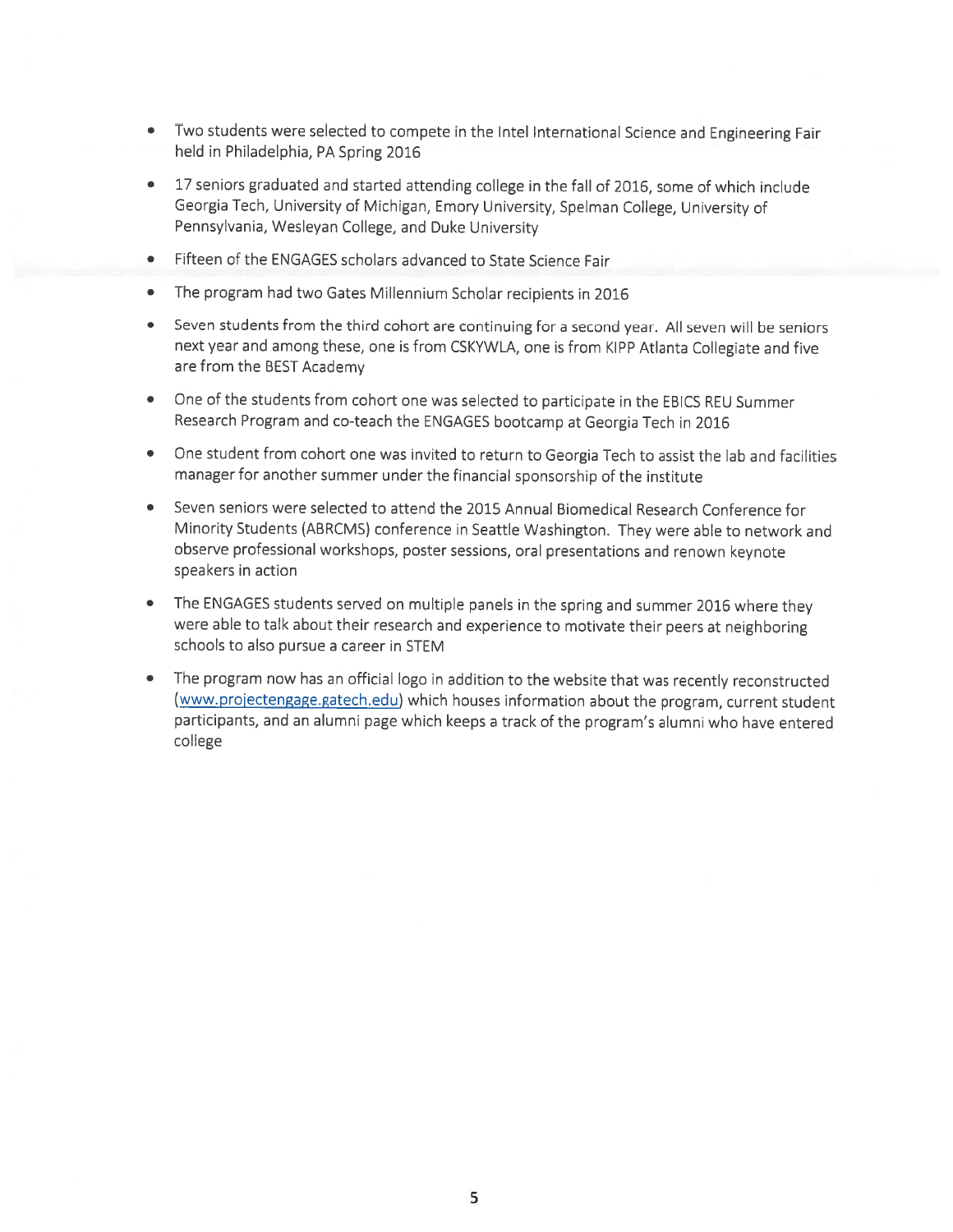Please accept this statement of support for the nomination of Dr. Bob Nerem and Dr. Manu Platt for the Georgia Tech Academic Outreach Faculty Award. Our collaboration with both Dr. Nerem and Dr. Platt has been overwhelmingly positive. The benefits include:

Productive academic outreach (Facilitators go beyond their normal duties to enrich the larger educational community with their subject matter knowledge)

Raised awareness of students to the world of engineering, science and technology (Through realworld, hands-on research projects led by top notch Georgia Tech scientists)

Exposure to career path possibilities in engineering and the sciences

Social innovativeness (PE adds a complexity of high level interest and a model for secondary learning)

Problem Solving Opportunities (Student participants solve problems of social importance)

Improvement in the schools' science education program (through direct interaction with the science classes and through a teacher training initiatives)

Teacher development (The full immersion of teachers in ongoing research within Georgia Tech's laboratories)

The formation of the Project ENGAGES Day and STARs Science Club to maintain the active interests of future program participants in varies venues and with multiple student groups.

The Project ENGAGES (PE) Program advances the academic discovery and understanding of student participants by exposing them to research practices and allowing them to conduct

A-grade research with the proper tools and resources (both human and material) while promoting and providing excellent mentor based training and solid rigorous learning.

The benefits of (PE) are numerous but the overarching significance of PE is the research. The real possibility exist that a student's research idea could have societal or even global implications. 100% of the student participants have graduated and attended college; two at Georgia Tech. Students agree that the multiplicity of experiences provided by PE have made a significant impact on their lives, both in and beyond the classroom.

The reach of PE extends well beyond the Georgia Tech classroom and laboratory it touches their homes, it provides financial support, creates a more responsible and task oriented student, it helps them to build character and experience life beyond the school. It has become the torch that ignites and guides their futures paths.

We are fortunate to have the leadership and guidance of both Dr. Nerem and Dr. Platt. It is rare to have such synergy among colleagues. Their leadership is the glue that fosters and sustains PE's success but more importantly it guarantees the success of students. The both expertly facilitate the development, communication, implementation, and evaluation of a shared vision of teaching and learning that leads to student improvement and academic growth. Their deep sense of commitment, drive and incredible work ethic guarantee our students no small measure of success in whatever endeavor they choose. They are truly difference makers!

Thanking you in advance for your recognition of such a worthy applicants. Sincerely,

Dr. Timothy D. Jones, Principal, B.E.S.T. Academy (6-12)

#### To Whom It May Concern,

Project ENGAGES is an amazing concept and the experience afforded the students is unmatched. It provides them an immediate chance at this very early time in their lives to see how THEIR very own thoughts and ideas (not someone else's) can impact their families, communities, nation and the world. Furthermore, students learn how to work with others, time management, presentation skills, and how to network ... all items that will serve them well in the future.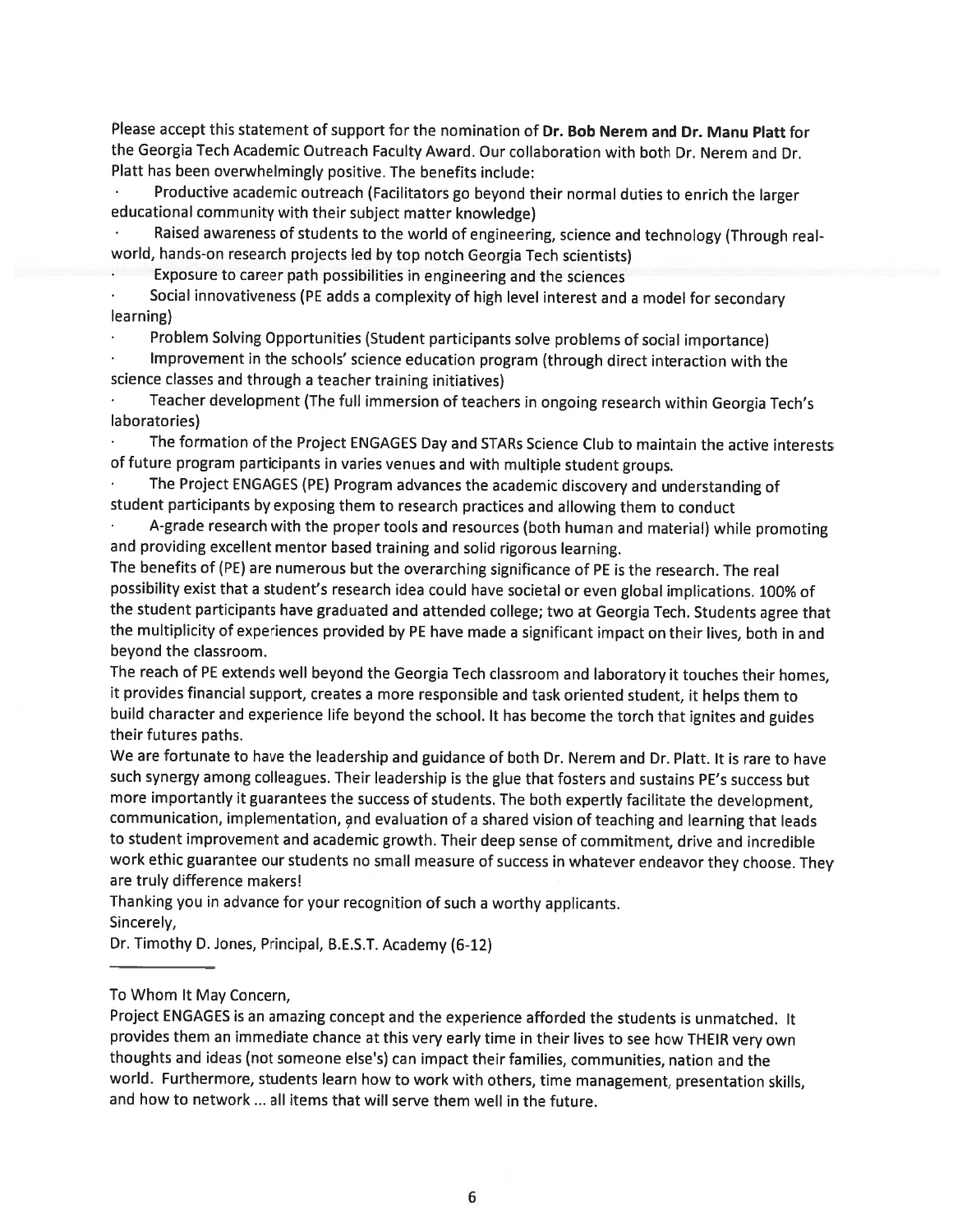Over the past three years, I've seen young people grow from nervous, unsure high school students to confident, thought provoking young adults. The research they assist with is top notch and may lead to the next groundbreaking advancement in medicine or engineering. For me, the most important aspect about the program is that it provides an opportunity ... an opportunity for young African American students to test themselves and reaffirm that 'Yes' I can do this and 'Yes' I have the abilities to become whatever it is I decide to be.

Drs. Nerem and Platt are really exceptional people both in their interactions with and guidance of the students. I truly believe that their vision of an ENGAGES student and influence is exemplified in every graduate of the program. It truly is their destiny to be the driving forces behind Project ENGAGES and their dedication is greatly appreciated. It's because of people like Bob and Manu and programs like Project ENGAGES that Tech is one of the best universities in the world. Regards

Wilbert Tremble, Georgia Tech Black Alumni Organization President, GT IE 90, MSIE 91

#### To whom it may concern:

It is with great pleasure that I write this nomination letter on behalf of Dr. Manu Platt, recognizing a faculty member for their achievement in Academic Outreach.

I had the pleasure of meeting Dr. Platt four years ago as he was facilitating a lab specifically designed for Biotechnology Teachers. His presentation was thought provoking and relevant to real world application. His workshop was on the cusps of the NCAA decision requiring all of its athletes to be tested for sickle cell anemia.

Upon my return to class, I was able to share this information with my students. My students were able to relate to the information due to the fact that many of them had family members with sickle cell, had the trait themselves or were athletes that had aspirations to play sports on the post-secondary level. I was elated when Project ENGAGES extended its invitation to more Atlanta Public Schools. Project ENGAGES offer students the opportunity to build their knowledge of biotechnology by working alongside a mentor (a graduate student) assisting them with ongoing research in their lab.

Project ENGAGES, not only offers our students an opportunity to work in a lab setting, it guides our minority students through the college admission process by offering college prep classes, financial aid assistance, and a first semester forum which includes a panel discussion with recent graduates of Project ENGAGES. This forum allows current students in Project ENGAGES the opportunity to speak openly with students that have completed their first semester of college.

Project ENGAGES prepares students for real life by offering them financial assistance with their paychecks, presentation preparation and soft skill building by allowing them to work with other students and individuals that they normally would not engage with.

Dr. Platt is an amazing individual that saw fit to create an organization that gives minority students the opportunity to work in a scientific laboratory completing research that will impact the well-being of the future.

He has my full recommendation as a nominee for the Faculty Award in Academic Achievement. Sincerely,

Dr. Tonya A. Walker, MATH & SCIENCE ACADEMY, Benjamin E. Mays High School, Atlanta Public Schools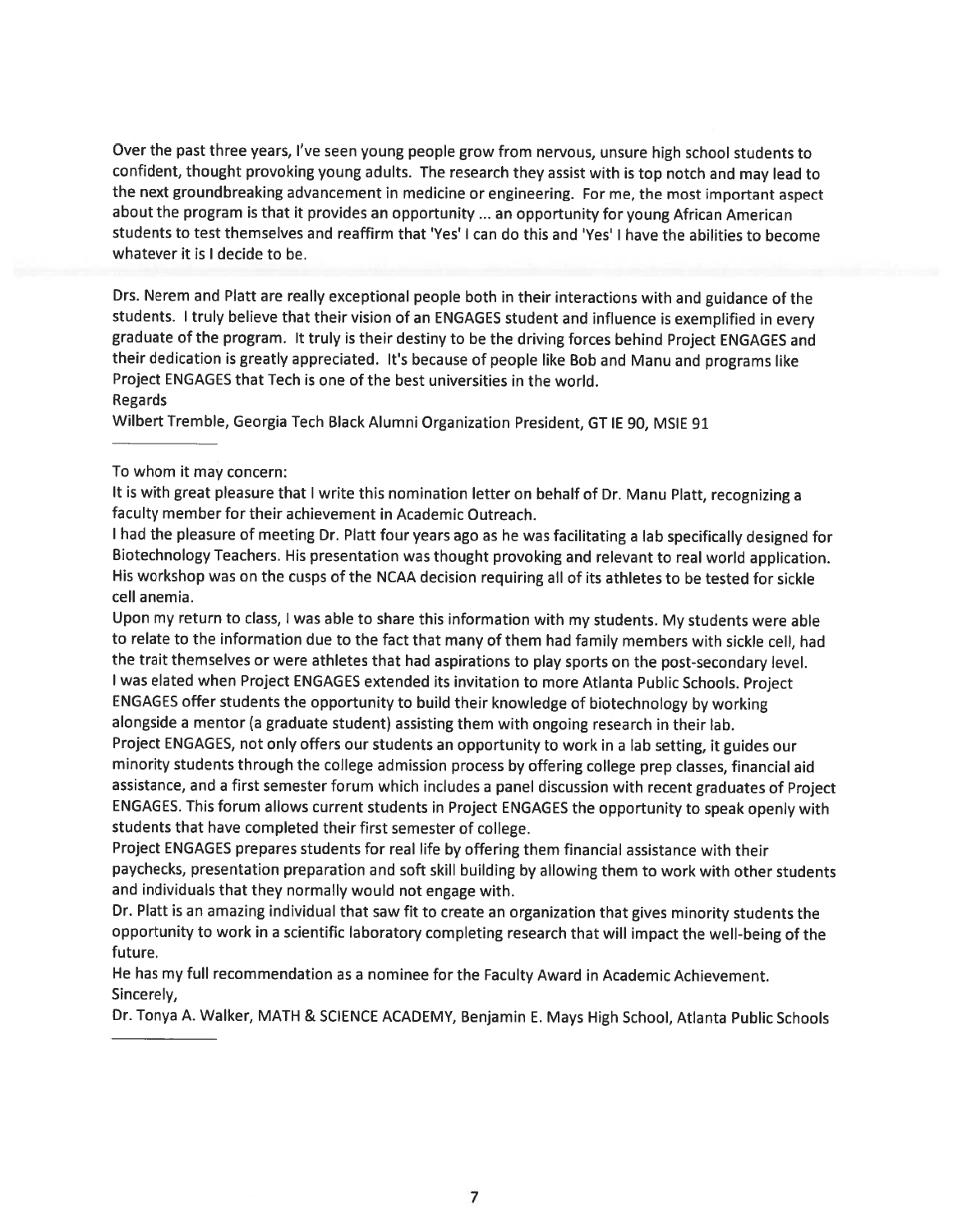To Whom It May Concern,

I am pleased to write this letter nominating Dr. Robert Nerem for the Faculty Award in Academic Outreach.

Dr. Nerem, has given our students an opportunity to experience life as a scientist.

Students are experiencing the scientific circle first through the lens of a high school student taking science classes which then, through Project ENGAGES evolves into a student intern working in a college lab setting under the mentorship of a graduate student and ultimately transforming that experience into a career that will impart major discoveries in the field of science.

Dr. Nerem and Project ENGAGES allows our students in Atlanta Public Schools a firsthand experience in the area of scientific research and discovery that is often times overlooked. Students are given the opportunity to become involved in an area of exploration through ongoing experimentation, scientific presentations and site visits to biotechnology companies that are located in Atlanta, Georgia or surrounding areas.

This experience allows our students to truly appreciate the work of a scientist.

Dr. Robert Nerem has my full recommendation as a nominee for the Faculty Award in Academic Outreach.

Sincerely,

Dr. Tonya A. Walker, MATH & SCIENCE ACADEMY, Benjamin E. Mays High School, Atlanta Public Schools

It gives me great pleasure to nominate Drs. Robert M. Nerem and Manu O. Platt for the 2017 CETL faculty award for their outstanding work with Project ENGAGES (Engaging New Generations at Georgia Tech through Engineering and Science. Project ENGAGES addresses an important need in our community: diversity, inclusion and exposure to STEM fields. Since its inception in 2012, Project ENGAGES has not only exposed high school students to real life research experiences but it has also changed the economic trajectory of many families through the vision of Drs. Nerem and Platt. Project ENGAGES is an exceptional program because it impacts the scholars by giving them exposure to research and allows them to gain admission into top universities. It Impacts the ENGAGES Mentors by allowing them to obtain hands on learning how to train students in the research laboratory thereby honing their interpersonal and leadership skills. It impacts the Atlanta Public schools by enabling Georgia Tech to not only bring ENGAGES scholars to the campus but it also exposes other students in the schools to experience science, engineering and technology through high speed video conferencing sessions and hands on science clubs organized and led by the GT Bioengineering and Bioscience Unified Graduate Students (BBUGS). Teachers are also able to get training, acquire laboratory skills at Georgia Tech and co teach the summer course in Cell Biology. Finally Project ENGAGES benefits the Georgia Tech Community at large by generating positive media attention toward Georgia Tech from radio stations like National Public Radio. They hosted a series of stories on Project ENGAGES. Through Bob and Manu's leadership, Project ENGAGES received the 2013 Georgia Tech Diversity Champion Award sponsored by the Office for Institute Diversity.

Project ENGAGES Leadership:

Dr. Manu Platt has a passion for encouraging students to do their best and take advantage of the experiences afforded to them. He sets a great example of how inclusiveness and diversity can enhance the STEM field here at Georgia Tech and abroad. He has been instrumental in working with teachers, program managers, and students in developing the curriculum for the program over the years. Manu has certainly developed as a leading scientist from his undergraduate days in the lab coming from Morehouse to GT to do research to serving as an overall champion for inclusiveness and diversity on the GT campus and the greater Atlanta area. Dr. Bob Nerem leverages his global influence in both the academic and industrial world to provide unique learning experiences for all students. Over the past 23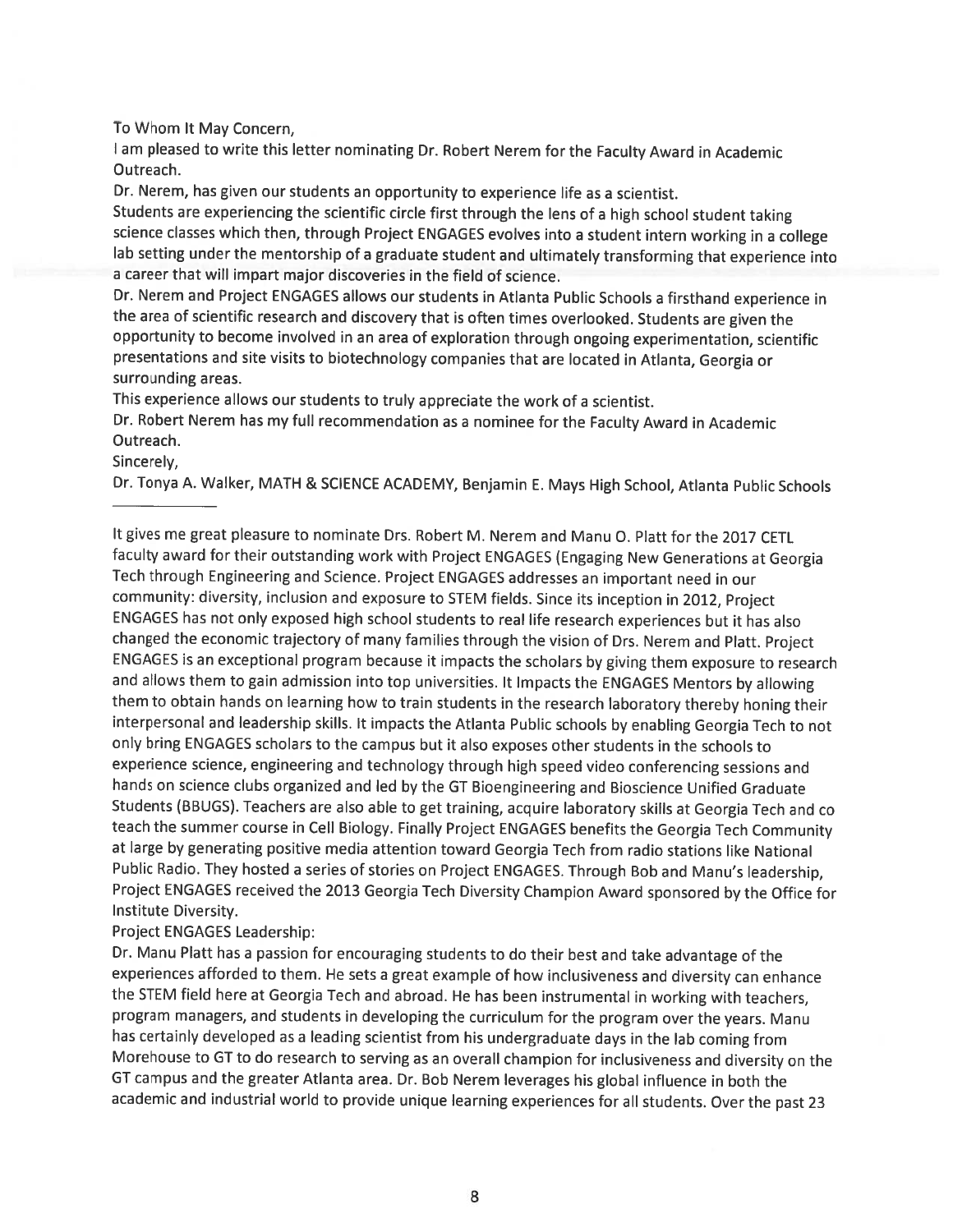years that I have known and highly respected Bob, he has always valued diversity and inclusion. His tireless ability and facility to bring a diverse team (school system, university, private sector, and community) together for Project ENGAGES and develop a winning program is unparalleled. Bob's STEM efforts continue to give rise to a variety of scholars and mentors that differentiate into fantastic graduate students, scientists, clinicians and engineers. As a result, they are well prepared to face the challenges that the future holds.

On a personal note, Project ENGAGES has had a positive impact on my daughter who participated in the program in 2013 and 2014. Project ENGAGES helped her realize her own potential and develop some of the desirable soft skills such as effective communications and networking, patience, preparation for the SAT/ACT and exposure to research. In fact, the SAT/ACT prep enabled Jasmine to significantly increase her scores. As a result of participating in Project ENGAGES, she was able to secure a partial scholarship to Howard University in 2014 and she is on track to graduate in 2018.

In summary, I can say with full confidence and boldness that Drs. Nerem and Platt are most deserving of this award. Their contributions to promoting STEM, creating and sustaining diversity and inclusion, and transforming lives and communities through Project ENGAGES is unparalleled. It is with great honor. pride and pleasure that I nominate them for the 2017 CETL award! Sincerely,

Steven I. Woodard, Assistant Director, Core Facilities

Petit Institute for Bioengineering and Bioscience, Georgia Institute of Technology and enthusiastic Project ENGAGES advocate!

Project Engages is a great program that stirs interest in careers and studies in the STEM fields. When I was in Project Engages, although I was on the engineering track, I still learned a variety of topics from coding java and computer architecture to the role of stem cells in the human body. Project Engages has also shown me that I am very capable of presenting research on a subject I was once confused about myself, and it motivated me to see my peers also presenting research in depth. I learned about having confidence in my work, how to behave in the research/workplace environment, and how to continue to do my best so that I can have another research opportunity in the future. I was a scholar in Project Engages from 2015-2016 and I graduated from KIPP: Atlanta Collegiate. Now, I attend Georgia Tech. Jalyn N. Gordon

My name is Alexus Clark a graduate of Coretta Scott King Young Women's Leadership Academy and a second cohort Project ENGAGES alumnus. I am currently a freshman at The Georgia Institute of Technology and thanks to the generosity of Dr. Nerem and Dr. Platt my once in a lifetime internship in the Wallace H. Coulter Biomedical Engineering department was a reality. As a Project ENGAGES scholar, I have been given a platform that many of my peers can only dream of having and this opportunity has shaped my lifelong goals of being in the STEM field and to ultimately share my knowledge to people in communities like mine. Along with providing us with this opportunity Dr. Nerem and Dr. Platt have been mentors to me personally. Dr. Nerem always had his door open when I checked in for the day and asked me how I was doing. Dr. Platt reached out when he wasn't traveling the world and assisted with science fair projects, college applications, and my overall academic and personal growth. They both were there for the major and minor things and always was open to talking with us all. As a freshman at Georgia Tech, I am proud to be an alumnus and I look forward to the continued growth of the Project ENGAGES program.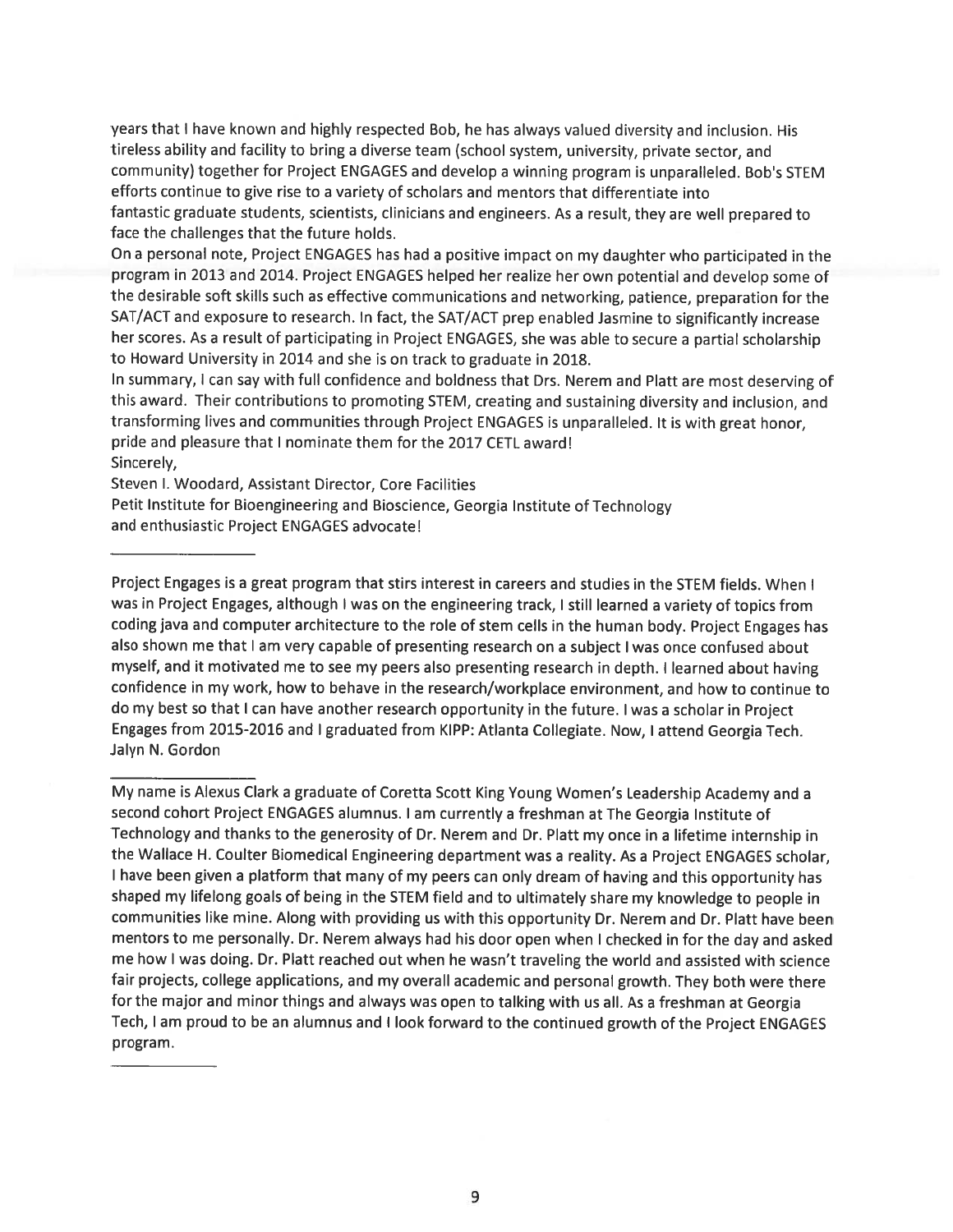Project ENGAGES is exceptional for more reasons than one can name. Project ENGAGES takes students who can only imagine what science and engineering is and makes it a reality while simultaneously creating a culture of outstanding mentorship.

The program masters many aspects of the high school to college transition, including college and scholarship essays and AP, SAT and ACT test prep. Even more importantly, the network and community they provide for us is admirable.

Personally, Project ENGAGES helped me pass my Biology AP exam, increased my ACT score and helped me get over \$1 million in scholarships. I not only have 3 full rides to GT, but I also have a home away from home with the Platt lab and all of Project ENGAGES.

I honestly believe and can attest that there will never be a time when a current or past Project ENGAGES scholar will not have guidance for anything that high school, college, or life can throw at us. **Katrina Burch** 

Project ENGAGES scholar from 2013-2015

Attended Coretta Scott King Young Women's Leadership Academy High School Currently attending Georgia Tech in Industrial and Systems Engineering

My experience with the Project ENGAGES program has greatly impacted my life and I am grateful to have had the opportunity to participate in such an amazing program. I not only gained invaluable laboratory experience and learned techniques for obtaining future research positions, but also learned professional skills that I can use throughout my career. The research experience I acquired has given me an intellectual advantage in my coursework and education. Performing research and attending the educational workshops and seminars helped me become more organized and precise in the way I study, take notes, and engage in conversation. In addition to the research experience, the financial support offered by the program and wonderful mentoring from faculty and staff has made it easier to adapt to my college campus experience. This training not only prepared me to pursue a course of study in science, but has also helped me confirm my career path in the medical field. Thank you to Dr. Nerem and Dr. Platt for having the vision and foresight to create an avenue for high school students to gain valuable research and professional skills that they can use throughout life. I encourage everyone who has the opportunity to take advantage of this innovative research program. **Kristen Kelley** 

Wesleyan College, Class of '20

Although I have had the opportunity to partake in hands-on research through Project ENGAGES, I have learned much more than information about science. While employed at Georgia Tech through the Project ENGAGES, I have gathered valuable knowledge about teamwork in the workplace, diversity, and building a strong network. More importantly I have developed a better understanding of the different science and engineering careers. I have been encouraged to be unconventional and innovative in many ways that will be useful in S.T.E.M. fields. Lastly, I have developed a deeper appreciation for science and for what it means to be a part of life changing research. This opportunity has encouraged me to explore many of my untapped scientific interest. Project ENAGES has left me with an unforgettable experience and endless possibilities.

Thank you and have a wonderful day! **Nicole Gullatt Emory University** 

Dr. Nerem and Platt remind me of the classic superheroes Mermaid Man and Barnacle in the modern "SpongeBob SquarePants" television series. Both are willing to help the future generation make their